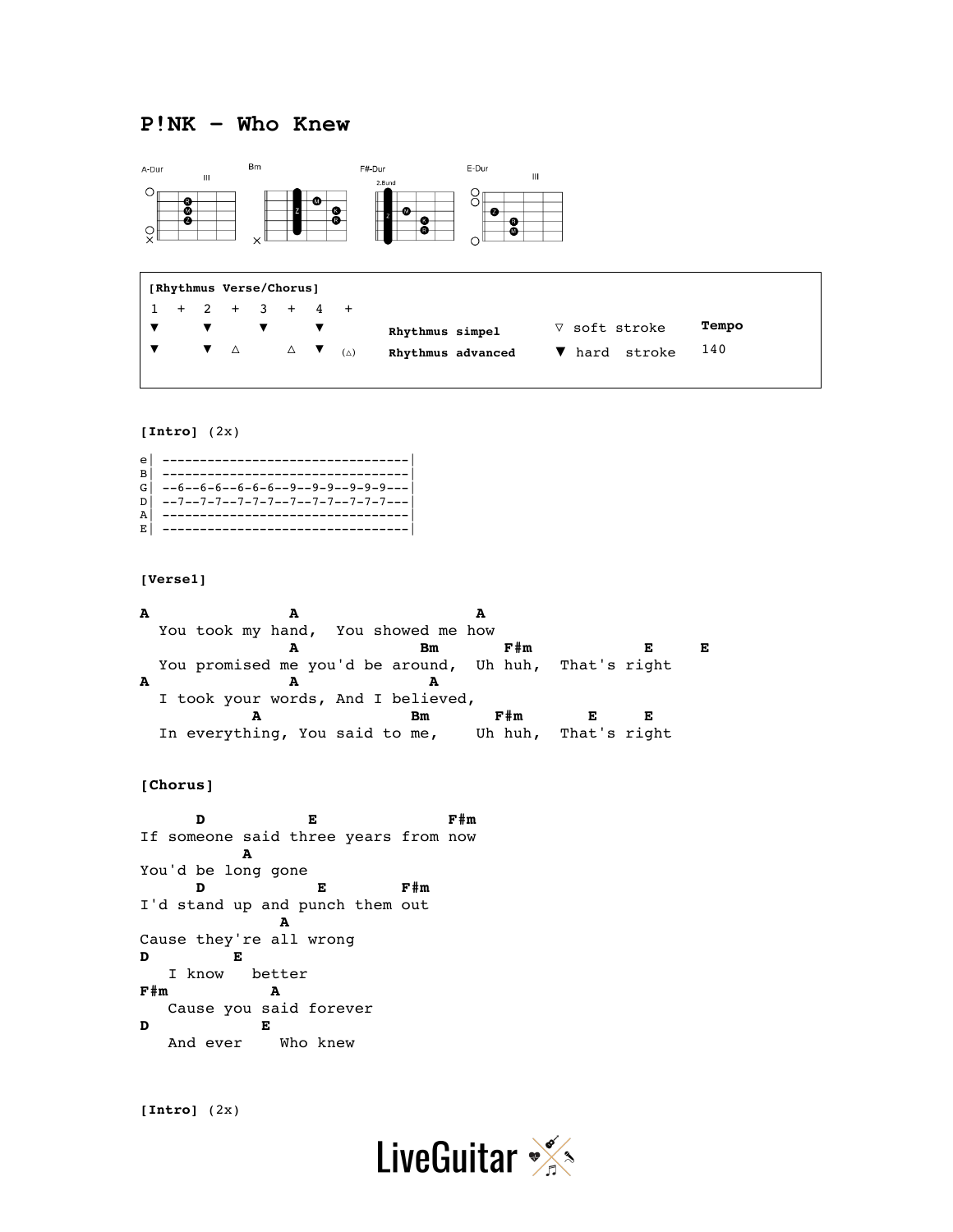**[Verse1]**

**A A A** Remember when we were such fools  **A Bm F#m E E** And so convinced and just too cool, Oh no No no **A A A** I wish I could touch you again **A Bm F#m E E** I wish I could still call you friend, I'd give anything

## **[Chorus]**

**D E F#m** When someone said count your blessings now **A** For they're long gone **D E F#m** I guess I just didn't know how **A** I was all wrong **D E F#m A** They knew better Still you said forever **D E** And ever Who knew

**[Intro]** (2x)

(Alternativ 2xA) Yeah yeah

### **[Bridge]**

**Bm** F#m I'll keep you locked in my head **E E** Until we meet again **A** Until we, Until we meet again **Bm F#m** And I won't forget you my friend **E E** What happened

**[Chorus]**